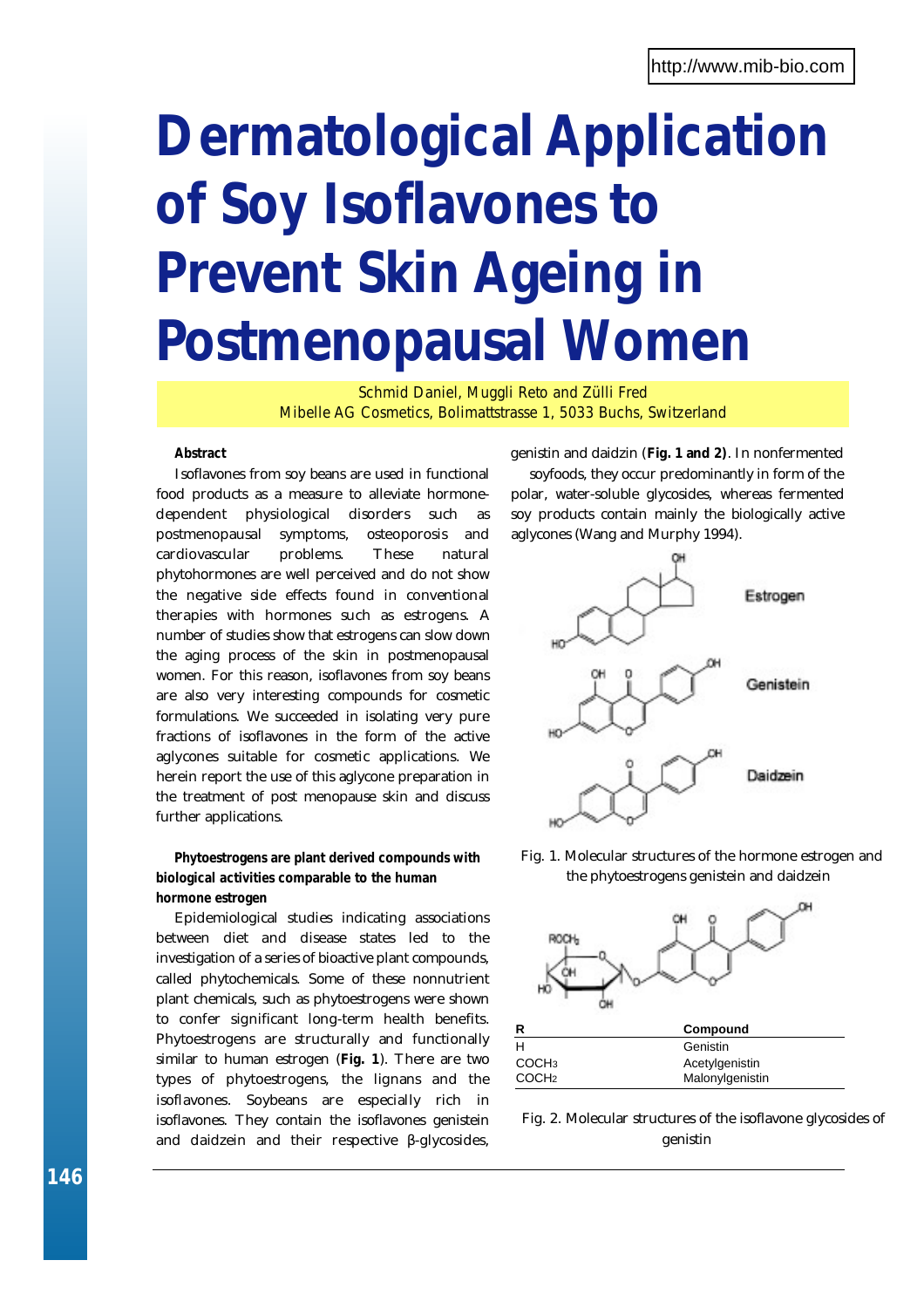## **The role of the hormone estrogen and the mechanism of its action**

Estrogen influences growth, differentiation and function of the female and male reproductive system such as mammary gland, uterus, vagina, ovary, testes, epididymis, and prostate as well as other tissues (*Korach et al. 1995*). Estrogen plays an important role in the development and maintenance of the bone structure as well as for the cardiovascular system (*Turner et al. 1994, Farhat et al. 19*06). The three principal forms of estrogens, which are produced mainly in the ovaries and testis, are 17 -estradiol, the most active form, estrone and estriol. Upon arrival at the target cell the estrogens are retained by intracellular binding proteins, the estrogen receptors (ER). The saturated ER undergoes a conformational change that allows the receptor to interact with the DNA and to modulate the transcription of target genes (*Jensen 1995*).

## **Estrogen-related physiological disorders and their therapy**

As the ovaries age, their function declines until menopause where the production of estrogen and progesterone drops drastically. These hormonal changes lead to menopausal symptoms like hot flashes which have a severe negative impact on many women's quality of life. In addition, they are considered to be a potential risk factor for osteoporosis and cardiovascular diseases (*Utian 1989*). Hormone replacement therapies have been found to help against these menopause-related disorders. However, the continuous administration of estrogen is sometimes associated with severe adverse effects such as vaginal bleeding and in rare cases with the development of breast and uterus cancer (*Breckwoldt* 1995). Synthetic estrogen-like compounds, called selective estrogen receptor modulators (e.g. raloxifene®), were introduced recently for an improved hormone replacement therapy (*Compston* 1998). The perfect drug should have a tissue selectivity and exert an estrogenic effect only in

bones to prevent osteoporosis and in the cardiovascular system. Thus the compound should act as a non- or anti-estrogen in breast and uterus **(Table 1)**. Recently a second estrogen receptor (ER ) was found in addition to the classical (ER ) one. The tissue distribution and the ligand binding affinities of the two receptors are different (*Kuiper et al. 1997*). The effectiveness of selective estrogen receptor modulators depends on their uptake by the various tissues and on their specific affinities to the two estrogen receptors.

## **Phytoestrogens as natural alternative to estrogen replacement therapies**

Isoflavones are currently intensively studied as natural alternatives to human estrogens used in replacement therapies. The fact that Asian women, that traditionally consume a lot of soy products, are less affected by the menopausal symptoms, such as osteoporosis, cardiovascular disease, and breast cancer, is attributed to their high isoflavone intake (*Adlercreutz et al. 1992*Food products supplemented with soy isoflavones - so called 'functional foods' or nutraceuticals - are claimed to prevent postmenopausal problems, especially osteoporosis. The structures of isoflavones, heterocyclic phenols, are very similar to the steroidal estrogen (see **Fig. 1**). Thus they can bind to some extent to estrogen receptors.

Compared with the principal circulating estrogens in humans, isoflavones are bound at a much lower rate (10<sup>3</sup> -fold weaker), however, they do compete with estrogens for receptor sites. Recent data show that phytoestrogens have higher affinities to ER than to ER . Phytoestrogens have been shown to protect against osteoporosis and heart disease without affecting the uterus and breast (*Kuiper et al. 1998, Cassidy 1999*). Clinically, isoflavones may behave like selective estrogen receptor modulators. Thus, the application of isoflavones may have decisive advantages over classical hormone replacement therapies.

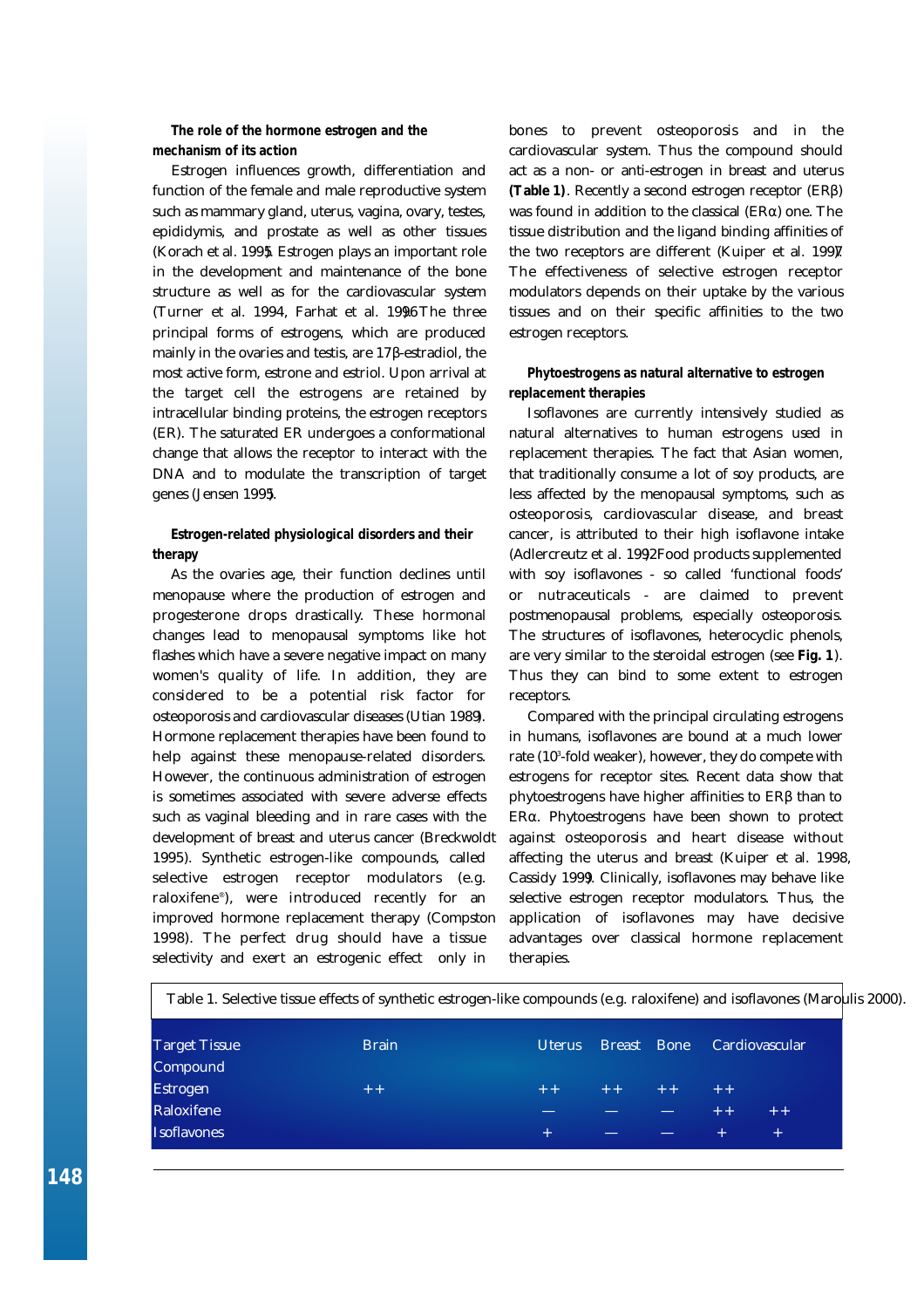#### **Benefits of phytoestrogens in skin care**

After menopause, the skin undergoes changes that include thinning, decrease in elasticity and wrinkle formation *(Bolognia et al. 1989*). This abrupt skin aging is the consequence of a lower production of collagen and elastin, the supportive and elastic proteins of the skin (*Brincat et al. 1987, Affinito et al.* 1999, Adamiak et al. 2000 Thus, the skin appears to be an organ responding to ovarian hormones. Indeed estrogen receptors have been identified in human skin (*Hasselquist et al. 1980, Schmidt et al. 1990*The question as to how far this skin aging is induced by postmenopausal hypoestrogenism is still under discussion (*Affinito et al. 1999*).

Several studies show that estrogen therapy preserves collagen content, elastic properties, and thickness of the skin in postmenopausal women (*Hasselquist et al. 1980, Punnonen et al. 1987, Castelo-Branco et al. 1992, Dunn et al. 199.7* Topical estrogen

treatments were shown to reverse postmenopausal skin aging (*Callens et al. 1996, Schmidt et al. 1996*). Estrogenic compounds reduce the depth of wrinkles and increase the tone and hydration of the skin.

Since the results obtained with isoflavone supplemented nutraceuticals are very positive, we believe that the topical application of phytohormones can also fight some of the menopause-associated skin problems. In *in vitro* testing genistein stimulated collagen synthesis (*Kawashima et al. 1996* and down regulated matrix metalloproteinases (Shao et al. Therefore topical application of isoflavones is not only beneficial in postmenopausal skin, where it replenishes the loss of endogenous estrogen but also in normal skin when used to treat cellulite or dull skin in general.

### **Development of a pure isoflavone preparation suitable for skin care**

There are several soy isoflavone products on the market that are sold as dietary food supplements. In most cases, these food supplements contain only isoflavone glycosides, the molecular form that is biologically not active. However, after ingestion the glycosides are transformed by intestinal glucosidases and intestinal bacterial metabolism into the estrogenically active form (*Setchell and Cassidy 1999*). Since the skin does not habour such bacteria and enzymes, the active isoflavone preparations for skin care must be in the form of aclycones. Unfortunately, these aglycones have a poor solubility in water and

oil. Thus, a special galenic form is necessary to introduce these isoflavone preparations into cosmetic formulations.

We developed a process to prepare a pure isoflavones suitable for cosmetic applications (**Fig. 3**).



## *Fig. 3. Production process for a cosmetic phytoestrogen ingredient*

A soy preparation which is rich in isoflavones is treated with a glucosidase to deglycosylate the isolflavones to the corresponding aglycones. As a consequence of their hydrophobic nature, these aglycones precipitate almost entirely and can be separated by centrifugation from the enzyme and the water-soluble brown polyphenols. The aglycones are extracted with alcohol to get a phytohormone solution. The aglycones can then be incorporated into liposomes to get a water dispersable preparation which has a high bioavailability in the skin.

#### **Analytical characterization of isoflavones**

Isoflavones have an absorption maximum at 260 nm and can be separated on a reverse phase column. Therefore the aglycone formation in our purification process can be followed by HPLC analysis. The analysis of the starting material revealed that the isoflavone glycosides daidzin and genistin are the main components. After the -glucosidase treatment, these glycosides were completely transformed to their corresponding aglycones daidzein and genistein **(Fig. 4**). The Genistin of the source material could be recovered at 86% as genistein and daidzin at 50% as daidzein respectively after alcohol extraction. The characterization of the aglycone solution in alcohol revealed that the product has a purity of > 80%. Upon dilution of this alcohol solution in water white needles of geinstein and daizein became visible.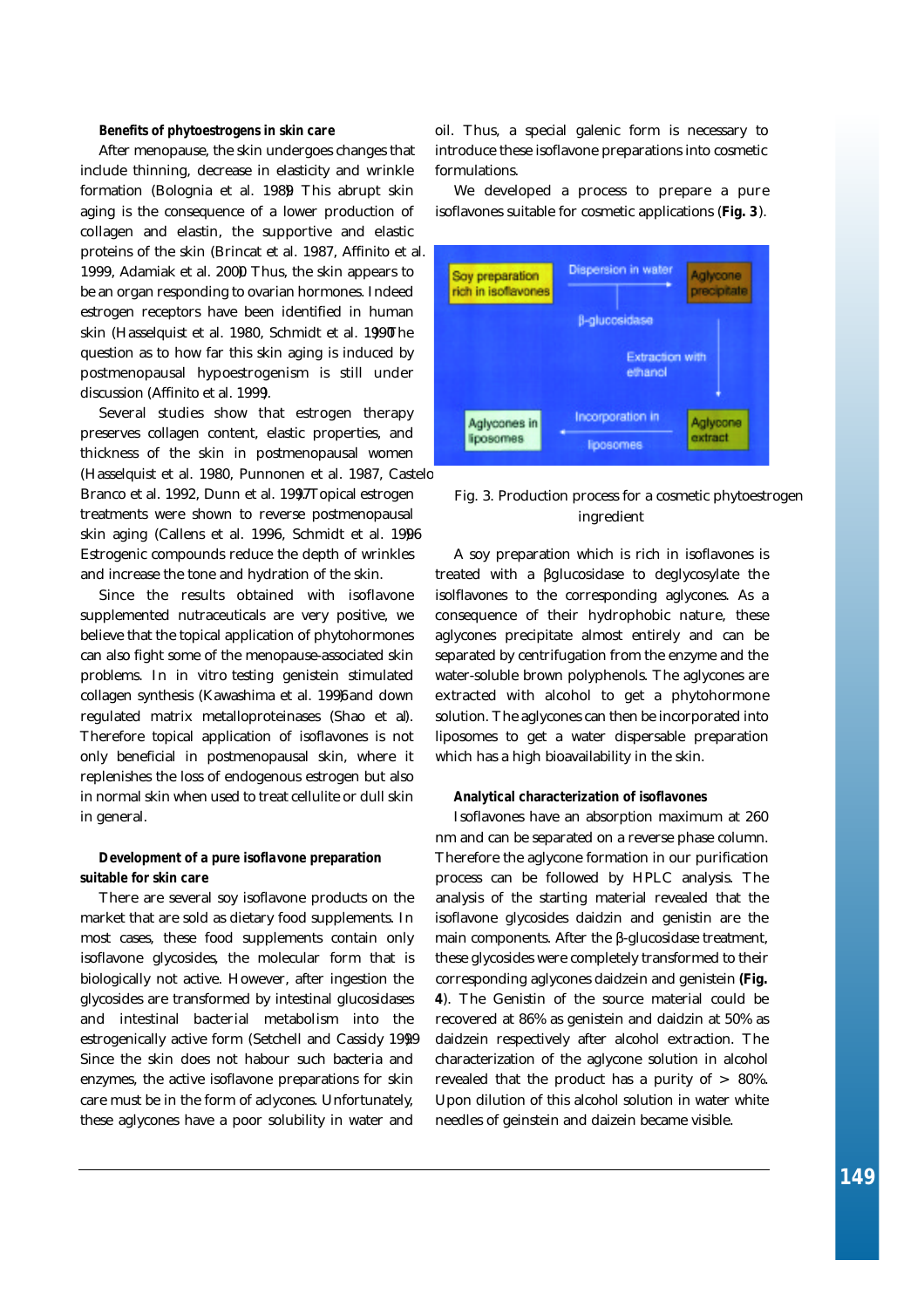

*Fig. 4. HPLC analysis of isoflavones before (blue) and* efficient anti-cellulite formulation suitable to treat after (red) -glucosidase treatment. Separation was done<sub>normone dependent skin and subcutis problems</sub> (*Zülli et al. 2001*). *on a Merck Superspher 100 RP-18C column (4 µm, 254 x 4 mm) at 40°C. Solvant A was H2O + 0.1% acetic acid*

The anti-breast cancer properties of soy and solvant B acetonitril + 0.1% acetic acid. A gradient<sub>isoflavones have been reported (Setchell and Cassidy</sub> *from 10% B to 30% B in 60 min was applied. Flow was <sub>1999)</sub>. But only little data exist about the effects of soy* 

*1.5 ml/min and detection was at 260 nm.*

## **Application of soy isoflavone aglycones in cosmetic formulations**

Over the last decade, plant derived ingredients have gained a lot of interest in cosmetic formulations. However, in many cases, these products do not offer the proposed activity since the preparations do not contain the active molecules in an appropriate concentration or the compounds are not bioavailable. The described liposomal aglycone preparation is a new active ingredient derived from soy. The preparation contains the active form of isoflavones in a high concentration and offers a number of different cosmetic and dermatological applications.

Oral and topical estrogen applications have shown to preserve collagen content, elastic properties, and thickness of the skin in postmenopausal women (Dunn et al. 1997, Schmidt et al. 1996However, human hormones cannot be used in cosmetic formulations and due to the potential adverse effects should only be considered in severe cases in dermatological products. The treatment of skin during and after menopause with an active aglycone preparation from soy is a completly new approach in the battle against the aging process in the skin. The loss of hormonal activity reduces the skin tone and its hydration. This deterioration is based on the reduction of the metabolic activity of skin cells and results in wrinkles and dry skin.

Isoflavones aglycones encapsulated into liposomes can be applied in different formulations such as gels,

lotions and creams since the product can easily be formulated into the water phase of cosmetics. A combination with moisturizers and classical anti-aging ingredients, such as vitamins and antioxidants may even further improve the activity of the product.

It is evident, that isoflavones are also very interesting compounds for anti-cellulite products as they enhance the skin tone and its viscoelastic properties. Thus, we use our aglycone preparation in the respective field. In our products, we combined the phytohormones with an algae extract (spirulina platensis) which is rich in minerals to achieve a highly

isoflavones on histologically normal human breast. In one of these very intersting studies McMichael-Phillips et al. 1998 found that phytoestrogens can stimulate the proliferation of breast epithelium significantly in vivo based on higher serum levels of genistein and daidzein after soy supplementation. Thus the application of liposomal aglycones in breast firming products is a new opportunity to improve skin tone and elasticity in women of all ages.

#### **References**

Adamiak, A., Skorupski, P., Rechberger, T. & Jakowicki, J. A. (2000) The expression of the gene encoding pro- 1 chain of type I collagen in the skin of premenopausal and postmenopausal women. Eur. J. Obstet. Gynecol. Reprod. Biol. 93: 9-11.

Adlercreutz, H., Hamalainen, E., Gorbach, S. & Goldin, B. (1992) Dietary phyto-oestrogens and the menopause in Japan. Lancet 339: 1233.

Affinito, P., Palomba, S., Sorrentino, C., Di Carlo, C., Bifulco, G., Arienzo, M. P. & Nappi, C. (1999) Effects of postmenopausal hypoestrogenism on skin collagen. Maturitas 33: 239-247.

Bolognia, J. L., Braverman, I. M., Rousseau, M. E. & Sarrel, P. M. (1989) Skin changes in menopause. Maturitas 11: 295-304.

Breckwoldt, M., Keck, C. & Karck, U. (1995) Benefits and risks of hormone replacement therapy. J. Steroid Biochem. Mol. Biol. 53: 205-208.

Brincat, M., Kabalan, S., Studd, J. W. W., Moniz, C. F., de Trafford, J, & Montgomery, J. (1987) A Study of